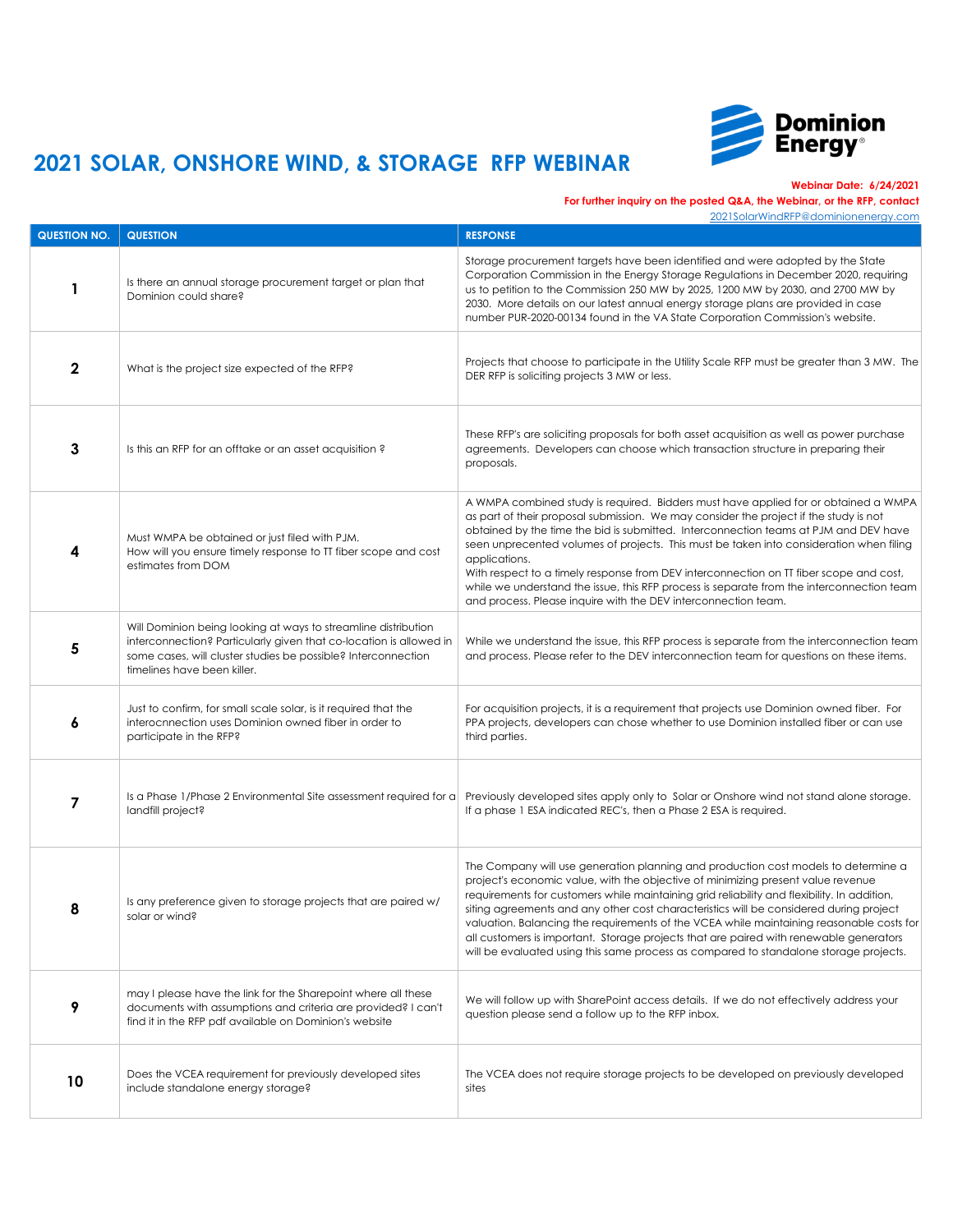

**Webinar Date: 6/24/2021**

### **For further inquiry on the posted Q&A, the Webinar, or the RFP, contact**

| <b>QUESTION NO.</b> | <b>QUESTION</b>                                                                                                                                                                                                                                                                                                                                                                                                         | <b>RESPONSE</b>                                                                                                                                                                                                                                                                                                                                                                                                                                                                                                                                                                                                                           |
|---------------------|-------------------------------------------------------------------------------------------------------------------------------------------------------------------------------------------------------------------------------------------------------------------------------------------------------------------------------------------------------------------------------------------------------------------------|-------------------------------------------------------------------------------------------------------------------------------------------------------------------------------------------------------------------------------------------------------------------------------------------------------------------------------------------------------------------------------------------------------------------------------------------------------------------------------------------------------------------------------------------------------------------------------------------------------------------------------------------|
| 11                  | If a project is in an EJ Community, what type of community<br>engagement are you looking for beyond reaching out to<br>landowners with property near the project (1-2 mile radius) to<br>participate in a community meeting where they can voice there<br>questions/feedback about the project?<br>For example, there is mention of a targeted outreach plan in the<br>APA checklist - what should this plan look like? | If an environmental justice community is identified within 1 mile of a project, bidders<br>should outline what steps they took to engage with those communities. The goal is to<br>meaningfully engage with EJ communities. Engagement could include outreach to<br>landowners, community meetings or information sessions, and outreach to nearby houses<br>of faith or schools. In addition, if the community is comprised of populations that speak<br>languages other than english, materials could be translated into those languages. The<br>goal is to understand any community concerns and how those concerns were<br>addressed. |
| 12                  | Can you discuss or explain how energy storage, particularly<br>stand-alone energy storage, will be operated and compensated<br>for operation? For instance, is there a day-ahead call from a<br>Dominion signal on peak energy days? How are the services for<br>such a call or any other mechanism compensated?                                                                                                        | We are currently planning to operate storage projects, including standalone storage<br>projects, as capacity resources on our grid. As such, we will be planning to bid units into<br>the wholesale power market much like how a power station would bid into the market<br>using both the day ahead and real time markets to discharge and charge the storage<br>project at the prevailing LMP prices, which would drive the compensation / cost<br>calculation.                                                                                                                                                                         |
| 13                  | Is Dominion considering purchasing modules for these solar<br>projects (vs including module procurement in the EPC's scope)?                                                                                                                                                                                                                                                                                            | Dominion continues to evaluate owner supplied equipment. We have considerable time<br>invested with tier 1 suppliers. Currently, MPTs are mostly owner supplied and have<br>resulted in complementary strengths with our EPCs. We expect to continue evaluating<br>other equipment as owner supplied including modules. We continue to learn best<br>practices from EPCs and other owners regarding module procurement.                                                                                                                                                                                                                   |
| 14                  | Is Dominion expecting a mix of PPA, Build-Own-Transfer, and self-<br>developed projects?                                                                                                                                                                                                                                                                                                                                | We are expecting a mix of PPA and asset acquisition proposals. Historically we have seen<br>a good mix between the two transaction structures and expect this to continue. We are<br>not soliciting build-own-transfer projects.                                                                                                                                                                                                                                                                                                                                                                                                          |
| 15                  | Will this presentation be posted                                                                                                                                                                                                                                                                                                                                                                                        | Yes. We will follow up in approximately 1 week to post.                                                                                                                                                                                                                                                                                                                                                                                                                                                                                                                                                                                   |
| 16                  | For Solar DER projects, does Dominion-owned Fiber need to be<br>installed from the project POI location to the substation, or can<br>projects connect to existing fiber lines in the area?                                                                                                                                                                                                                              | Dominion Owned fiber is required to be installed from the project POI to the substation. If<br>there is existing dark fiber on the circuit where the project is interconnecting, please<br>discuss the ability to use the existing fiber with your interconnection contract adminstrator.                                                                                                                                                                                                                                                                                                                                                 |
| 17                  | For the DER projects, is the 3MW cap DC or AC? If it is AC, is there<br>any cap for DC if it is coupled with a storage asset?                                                                                                                                                                                                                                                                                           | The 3 MW cap is AC. At this time, we are not pursuing coupled storage projects in the<br>distributed solar RFP.                                                                                                                                                                                                                                                                                                                                                                                                                                                                                                                           |
| 18                  | Have all the required documents (forms, addendums, env. etc)<br>specifically for APA development proposals been uploaded to<br>the Bidder website?                                                                                                                                                                                                                                                                      | Yes- all documentation has been provided however if you feel there is something missing<br>or you have questions please reach out via the RFP inbox and we will address. The form<br>of APA will be provided next week July 2.                                                                                                                                                                                                                                                                                                                                                                                                            |
| 19                  | Does the APA model count toward the 35% procurement target<br>from third parties?                                                                                                                                                                                                                                                                                                                                       | Third party PPA's count towards the 35% VCEA procurement target.                                                                                                                                                                                                                                                                                                                                                                                                                                                                                                                                                                          |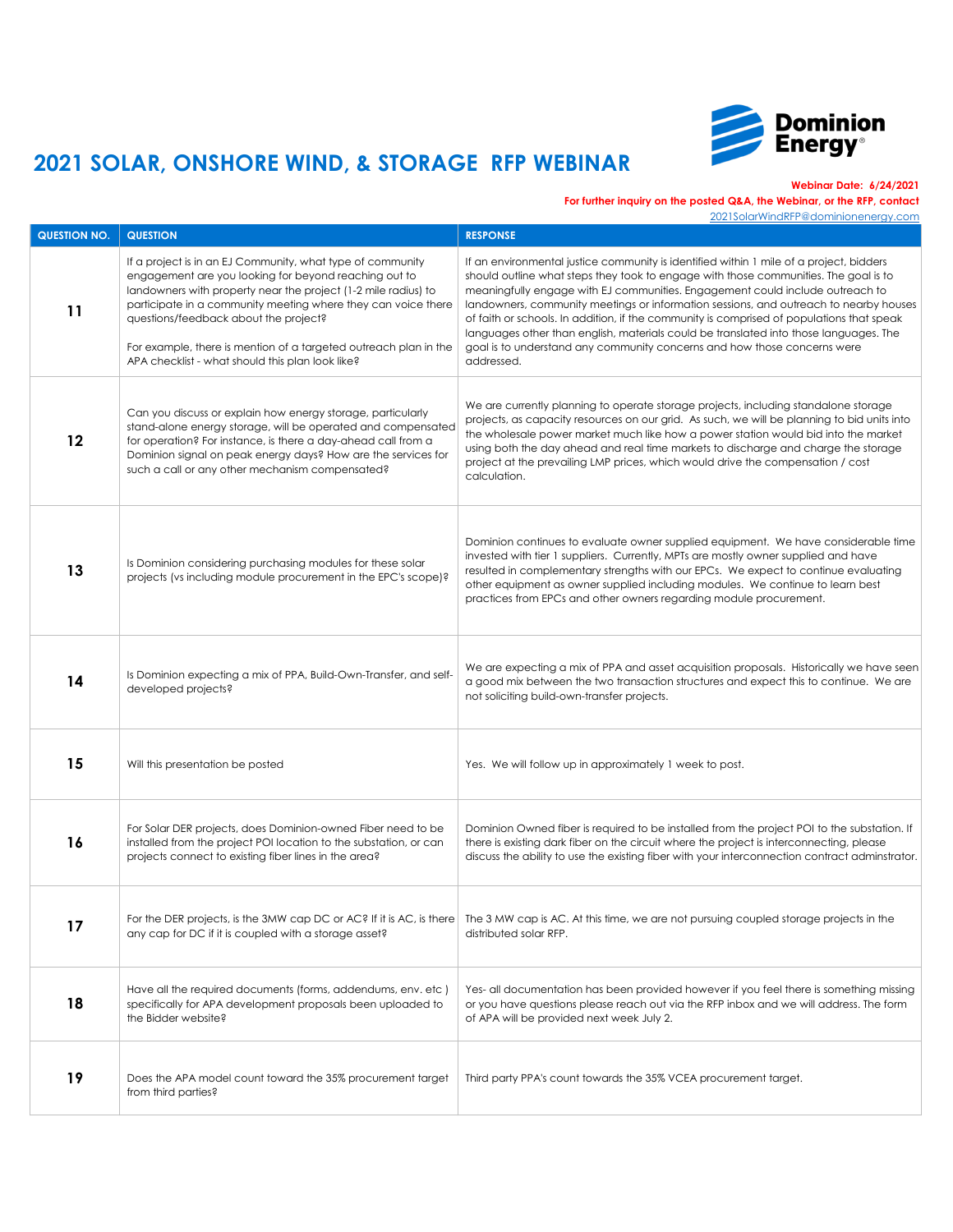

**Webinar Date: 6/24/2021**

### **For further inquiry on the posted Q&A, the Webinar, or the RFP, contact**

| <b>QUESTION NO.</b> | <b>QUESTION</b>                                                                                                                                                                                                                                                                                                                                                                                                     | <b>RESPONSE</b>                                                                                                                                                                                                                                                                                                                                                                                                                                                                                                                                                                                                                                                                                                                                                                                                                                                                                                           |
|---------------------|---------------------------------------------------------------------------------------------------------------------------------------------------------------------------------------------------------------------------------------------------------------------------------------------------------------------------------------------------------------------------------------------------------------------|---------------------------------------------------------------------------------------------------------------------------------------------------------------------------------------------------------------------------------------------------------------------------------------------------------------------------------------------------------------------------------------------------------------------------------------------------------------------------------------------------------------------------------------------------------------------------------------------------------------------------------------------------------------------------------------------------------------------------------------------------------------------------------------------------------------------------------------------------------------------------------------------------------------------------|
| 20                  | When considering a project. How much consideration does<br>Dominion place on a project that integrates positive<br>environmental and social impacts with outdoor recreation,<br>carbon sequestration and conservation into the project?                                                                                                                                                                             | A project's qualitative (non-price) characteristics, including but not limited to<br>environmental justice and air quality, will be evaluated based on the methodology<br>described in Part II, Proposal Evaluation, of the RFP document to provide our customers<br>projects that offer the lowest reasonable cost while maintaining reliability and flexibility<br>and complying with rules and regulations.                                                                                                                                                                                                                                                                                                                                                                                                                                                                                                            |
| <b>21</b>           | Is it still possible at this time for a firm who did not submit an intent<br>to bid form in May to still submit an RFP for DER or Energy<br>Storage?                                                                                                                                                                                                                                                                | Yes, we will still accept Intent-to-Bid forms and allow proposals up to the proposal due<br>date. We will not accept proposals after the RFP bid due date.                                                                                                                                                                                                                                                                                                                                                                                                                                                                                                                                                                                                                                                                                                                                                                |
| 22                  | I have tried to email the large-scale email, but it did not work. Do<br>you know if there is anything wrong with the email address for all<br>questions to 2021 solar wind and storage RFP?<br>2021SolarWindStorageRFP@dominionenergy.com                                                                                                                                                                           | We have successfully received emails in this inbox. Please reply to the email you receive<br>following this presentation if you are still have issues and we will work with you to resolve.                                                                                                                                                                                                                                                                                                                                                                                                                                                                                                                                                                                                                                                                                                                               |
| 23                  | Is the August 2nd APA bid for both Build Own Transfer and "Box of<br>Documents"?                                                                                                                                                                                                                                                                                                                                    | We are not soliciting Build-Own-Transfer bids. All documents associated with a bid<br>submittal are due Aug 2.                                                                                                                                                                                                                                                                                                                                                                                                                                                                                                                                                                                                                                                                                                                                                                                                            |
| 24                  | Can you please add the checklists to the sharepoint?                                                                                                                                                                                                                                                                                                                                                                | The checklists are on the SharePoint site.                                                                                                                                                                                                                                                                                                                                                                                                                                                                                                                                                                                                                                                                                                                                                                                                                                                                                |
| 25                  | Performance modeling standards mention the "most recent"<br>version" of PVsyst and SolarAnywhere. Can you confirm which<br>versions Dominion requires? Should we be using PVsyst 7.2 and<br>SolarAnywhere V 3.5? The standards also mention using 2.5% LID<br>losses for mono perc modules, this is rather outdated and if<br>modules have 3rd party tested data that suggest a different<br>value can we use this? | Performance modeling has been an area where Dominion has standardized modeling<br>parameters in order to better compare proposals to each other. Also, the standardized<br>modeling parameters ensure Dominion Energy will actually realize the expected energy<br>production for our rate payers. Specific variances from the standard are not<br>encouraged; however, questions should be submitted for further consideration.                                                                                                                                                                                                                                                                                                                                                                                                                                                                                          |
| 26                  | We have been told by DOM IC group that 3rd party fiber for TT is<br>acceptable for distribution level projects. Why is DOM requiring<br>DOM owned fiber for APA under this RFP?                                                                                                                                                                                                                                     | For acquisition projects, the company requires Dominion owned fiber due to the needed<br>reliability and ease of construction provided by the fiber supplied by the Dominion Power<br>Delivery organization.                                                                                                                                                                                                                                                                                                                                                                                                                                                                                                                                                                                                                                                                                                              |
| 27                  | What assumptions do you want energy storage providers to<br>make about asset cycling in making representations about their<br>size?                                                                                                                                                                                                                                                                                 | Since we consider storage projects as capacity resources, we have taken the time to<br>create a base case set of use case assumptions and included that in Section 6 of the RFP,<br>as follows:<br>All required four-hour lithium-ion Development Proposals and PPA Proposals are to<br>include the following inputs/assumptions:<br>One full charge / discharge cycle in a twenty-four-hour period at submitted Minimum<br>and Maximum States of Charge<br>Battery augmentation cycle that maintains facility output (Nameplate Capacity MWac<br>multiplied by four-hour duration) over a fifteen-year period<br>* Annual degradation rate to be applied to initial facility output (Nameplate Capacity<br>MWac multiplied by four-hour duration) assuming no battery augmentation is performed<br>Submission of anticipated facility useful life, given the charge/discharge cycle use case<br>requirements noted above |
| 28                  | Is Dominion open to site design flexibility based on local<br>requirements or desires? Fence type and vegetation come to<br>mind.                                                                                                                                                                                                                                                                                   | We have site specification requirements that have been developed based on best<br>practices. However if there are local AHJ requirements the Company will honor that in<br>the design criteria.                                                                                                                                                                                                                                                                                                                                                                                                                                                                                                                                                                                                                                                                                                                           |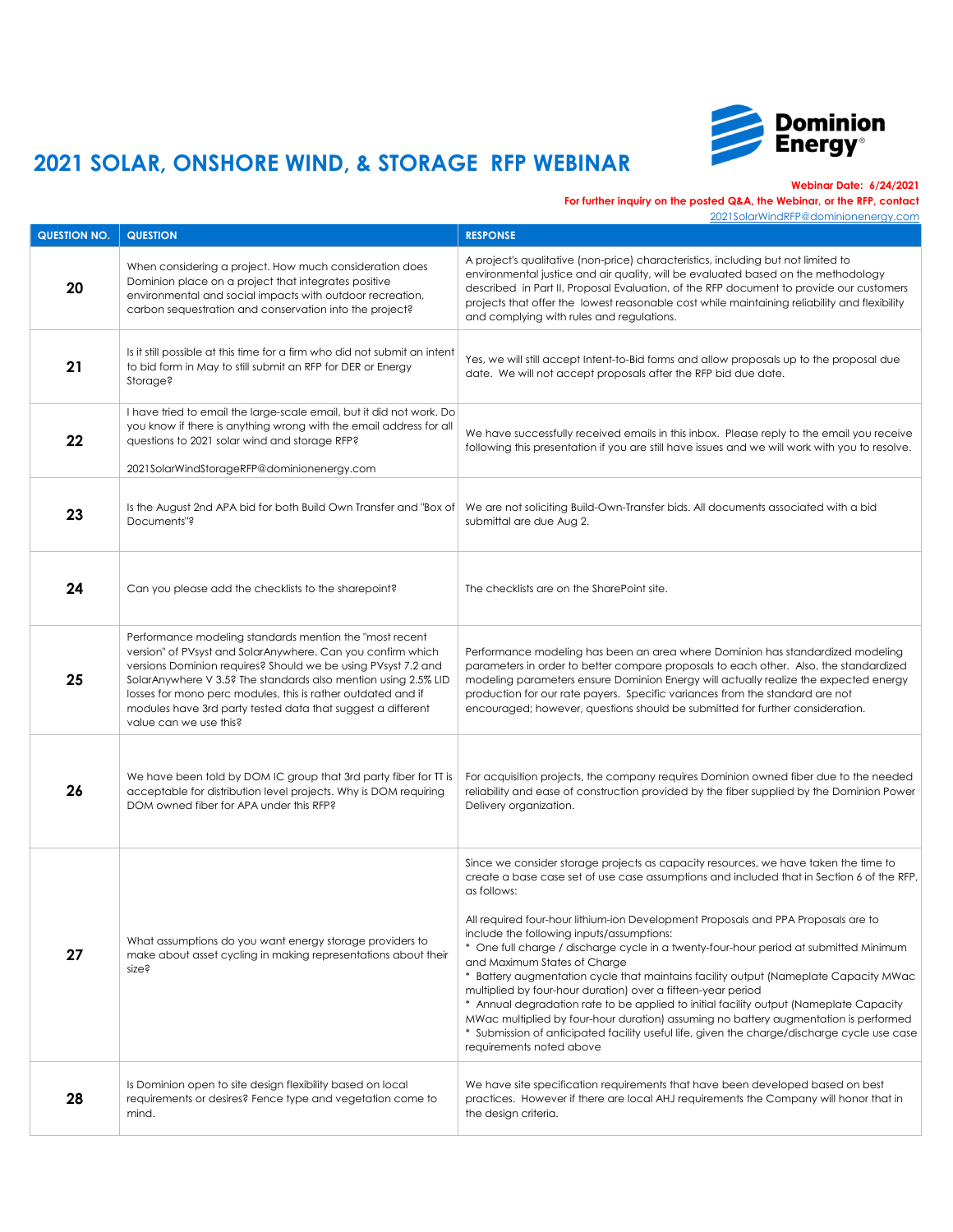

**Webinar Date: 6/24/2021**

### **For further inquiry on the posted Q&A, the Webinar, or the RFP, contact**

| <b>QUESTION NO.</b> | <b>QUESTION</b>                                                                                                                                                                                                                                              | <b>RESPONSE</b>                                                                                                                                                                                                                                                                                                                                                                                                                                                                                                                                                                                                                                                                                                                                                                             |
|---------------------|--------------------------------------------------------------------------------------------------------------------------------------------------------------------------------------------------------------------------------------------------------------|---------------------------------------------------------------------------------------------------------------------------------------------------------------------------------------------------------------------------------------------------------------------------------------------------------------------------------------------------------------------------------------------------------------------------------------------------------------------------------------------------------------------------------------------------------------------------------------------------------------------------------------------------------------------------------------------------------------------------------------------------------------------------------------------|
| 29                  | Is this the first time utility scale storage has been included in the<br>RFP? Just trying to understand how much of the "250 MW by<br>2025" has been procured already and if there will be any<br>upcoming RFPs in the next year or so for storage.          | This is the second RFP seeking storage. Negotiations are still underway from the first round<br>so the amount covered so far isn't determined yet.                                                                                                                                                                                                                                                                                                                                                                                                                                                                                                                                                                                                                                          |
| 30                  | If APA submissions meet the goals of the RFP, how would this<br>affect PPA submissions? Is there a preference by Dominion for<br>APA vs. PPA?                                                                                                                | The Company will be seeking proposals under both transaction structures and will plan to<br>target a roughly 65% APA and 35% PPA mix over the long term.                                                                                                                                                                                                                                                                                                                                                                                                                                                                                                                                                                                                                                    |
| 31                  | Are the additional spacing requirements for storage in addition<br>to the UL9540A standards?                                                                                                                                                                 | Yes, the UL9540a standard test results are in addition to the spacing/setback requirements                                                                                                                                                                                                                                                                                                                                                                                                                                                                                                                                                                                                                                                                                                  |
| 32                  | With Dominion's FRR election, will there be any difference in how<br>projects with or without a capacity obligation are viewed?                                                                                                                              | The assets acquired or purchased output via PPAs will provide capacity benefits to our<br>customers. Dominion will be seeking 100% of the capacity benefits under both structures.                                                                                                                                                                                                                                                                                                                                                                                                                                                                                                                                                                                                          |
| 33                  | If we want to change from PPA to Acquisition for the original<br>Intent to Bid, can we just change it in the RFP submission or do<br>we have to submit a separate intent to bid                                                                              | We ask that you update your intent to bid document if you plan to add or delete projects<br>or change the transaction structure. However you are free to submit a proposal with<br>whichever transaction structure you prefer.                                                                                                                                                                                                                                                                                                                                                                                                                                                                                                                                                              |
| 34                  | Can you add in projects to an already submitted Intent To Bid? If<br>so, where do you send these?                                                                                                                                                            | Yes, we will accept additions to your Intent-to-Bid forms and allow proposals up to the<br>proposal due date. We will not accept proposals after the RFP bid due date.                                                                                                                                                                                                                                                                                                                                                                                                                                                                                                                                                                                                                      |
| 35                  | the storage requirements ask for an 8760 for storage, what are<br>you looking for here? this seems to be more appropriate for solar<br>and Dominion would presumably determine how a storage<br>facility is operated throughout the day & year. Thanks! Cyru | Since we allow multiple storage technologies to be submitted in the RFP, and also allow<br>for alternative bids to be submitted that can have multiple charge and discharge cycles<br>in a twenty-four hour period (we require the use of a four hour charge/discharge cycle to<br>be considered conforming to the RFP), we want 8760s to be submitted that will confirm<br>the use case assumptions submitted with each bid and how they align with the use case<br>assumptions outlined in the RFP for the respective technology and chemistry type. Having<br>this information will give us directional confidence in the storage system technical aspects<br>that are submitted for each project and will help us to model the economic value of the<br>storage project bid submission. |
| 36                  | Where can one find the mentioned environmental justice<br>supplemental document that details the requirements for<br>environmental justice reporting?                                                                                                        | These documents are in the SharePoint folder under the DEV Provided Documents folder                                                                                                                                                                                                                                                                                                                                                                                                                                                                                                                                                                                                                                                                                                        |
| 37                  | What are the Geotech specifications required for the APA? (or<br>where can I find the supplemental info and push/pull specs)?                                                                                                                                | This is provided in the SharePoint folder under the DEV Provided Documents folder                                                                                                                                                                                                                                                                                                                                                                                                                                                                                                                                                                                                                                                                                                           |
| 38                  | What was the reasoning for eliminating co-location opportunities<br>in this year's RFP?                                                                                                                                                                      | The 2021 RFP clarified that the intent of the Distributed Solar RFP is seeking 3 MW projects<br>versus larger projects subdvided into smaller projects.                                                                                                                                                                                                                                                                                                                                                                                                                                                                                                                                                                                                                                     |